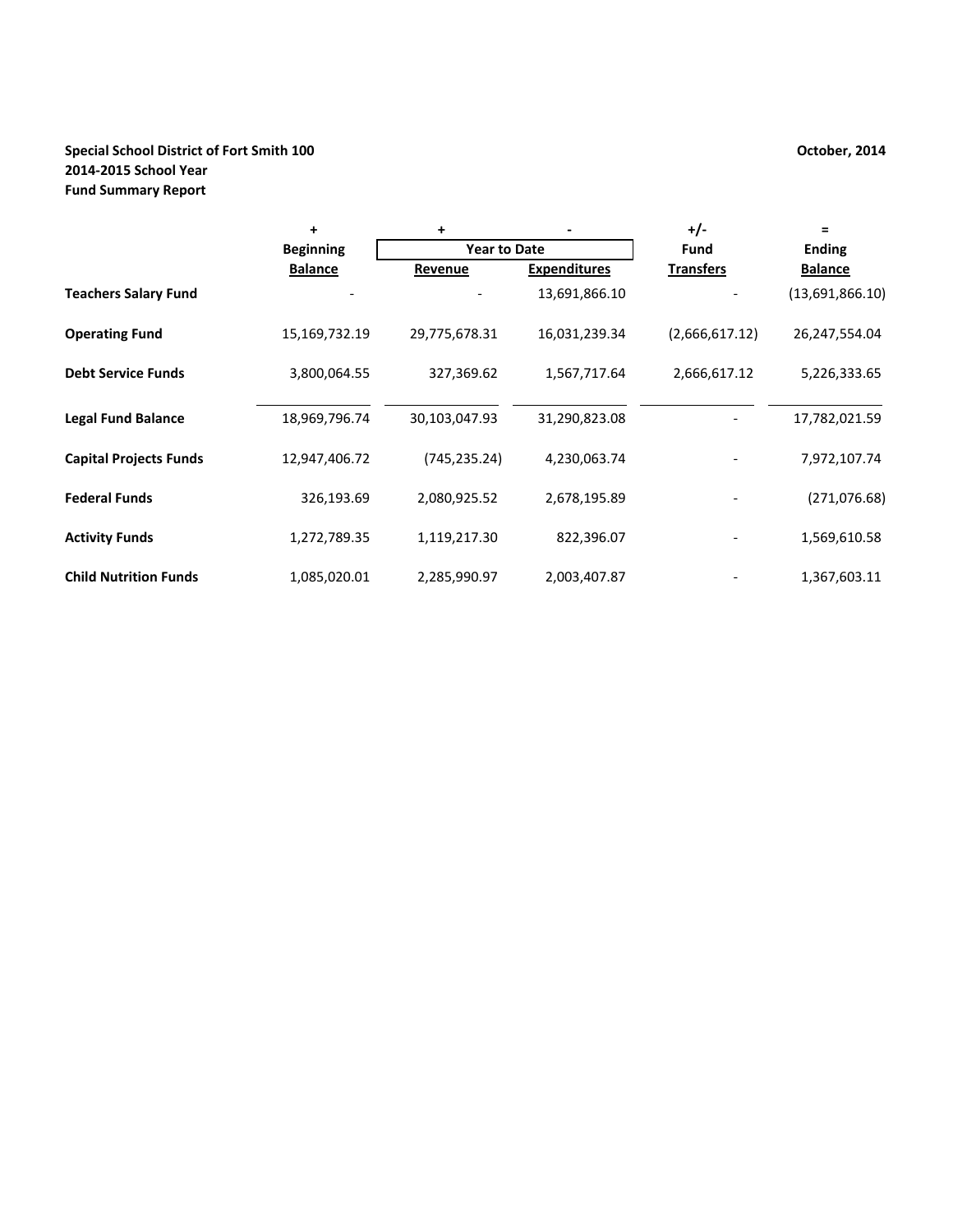#### **Special School District of Fort Smith 100 2014‐2015 School Year Revenue Report**

|                                       | October, 2014 | Year to Date  | <b>Budget</b> | (Excess) or<br><b>Short of Funds</b> |
|---------------------------------------|---------------|---------------|---------------|--------------------------------------|
| Property Taxes - Jul-Dec              | 5,759,776.55  | 8,425,788.72  | 34,944,106    | 26,518,317                           |
| Property Taxes - Jan-Jun              | 758,314.34    | 758,314.34    | 13,165,332    | 12,407,018                           |
| Property Taxes - Delinquent           | 58,480.34     | 295,497.84    | 2,139,465     | 1,843,967                            |
| Property Taxes - Excess Comm          |               |               | 1,064,960     | 1,064,960                            |
| Revenues in Lieu of Taxes             | 39,725.58     | 39,725.58     | 150,000       | 110,274                              |
| Penalties/Interest on Tax             | 2,153.95      | 3,831.41      |               | (3,831)                              |
| <b>Interest Revenue</b>               | 1,100.46      | 5,163.20      | 45,000        | 39,837                               |
| Contributions                         |               |               |               |                                      |
| <b>Turf Sponsorships</b>              | 1,000.00      | 88,000.00     |               | (88,000)                             |
| Sale/Loss Compensation                |               | 2,921.93      |               | (2,922)                              |
| <b>State Foundation Funding</b>       | 5,155,033.00  | 15,465,099.00 | 56,705,358    | 41,240,259                           |
| 98% Uniform Rate of Tax               |               |               | 698,142       | 698,142                              |
| Other Local Revenue                   | 50,072.09     | 126,056.11    | 258,000       | 131,944                              |
| Daycare Fees                          | 16,630.00     | 47,585.00     | 166,118       | 118,533                              |
| Severance Tax                         |               |               | 1,000         | 1,000                                |
| Special Ed Supervision                |               |               |               |                                      |
| Special Ed Catastrophic               |               |               |               |                                      |
| <b>Residential Treatment</b>          |               |               | 785,138       | 785,138                              |
| <b>Professional Development</b>       |               | 379,215.00    | 379,215       |                                      |
| <b>ALE</b>                            |               |               | 370,579       | 370,579                              |
| <b>ELL</b>                            |               |               | 1,153,246     | 1,153,246                            |
| <b>NSL</b>                            | 963,977.00    | 2,891,931.00  | 10,603,745    | 7,711,814                            |
| <b>Workforce Centers</b>              | 64,187.50     | 128,375.00    | 255,125       | 126,750                              |
| <b>General Facility Funds</b>         |               | 8,118.00      |               | (8, 118)                             |
| Debt Service Funds                    |               | 19,218.00     |               | (19, 218)                            |
| <b>Student Growth Funds</b>           |               |               |               |                                      |
| <b>College &amp; Career Readiness</b> |               | 216,302.12    |               | (216, 302)                           |
| <b>Broadband Match</b>                |               | 77,924.97     |               | (77, 925)                            |
| <b>Other State Funds</b>              | 75,660.00     | 77,880.00     | 401,840       | 323,960                              |
| <b>Adult Education</b>                | 164,051.82    | 215,594.57    | 1,233,102     | 1,017,507                            |
| <b>State Preschool</b>                | 65,781.52     | 65,781.52     | 299,150       | 233,368                              |
| <b>ABC Grant</b>                      | 145,785.00    | 437,355.00    | 1,457,850     | 1,020,495                            |
| Indirect Cost Revenue                 |               |               | 207,726       | 207,726                              |
| <b>Total</b>                          | 13,321,729.15 | 29,775,678.31 | 126,484,197   | 96,708,518                           |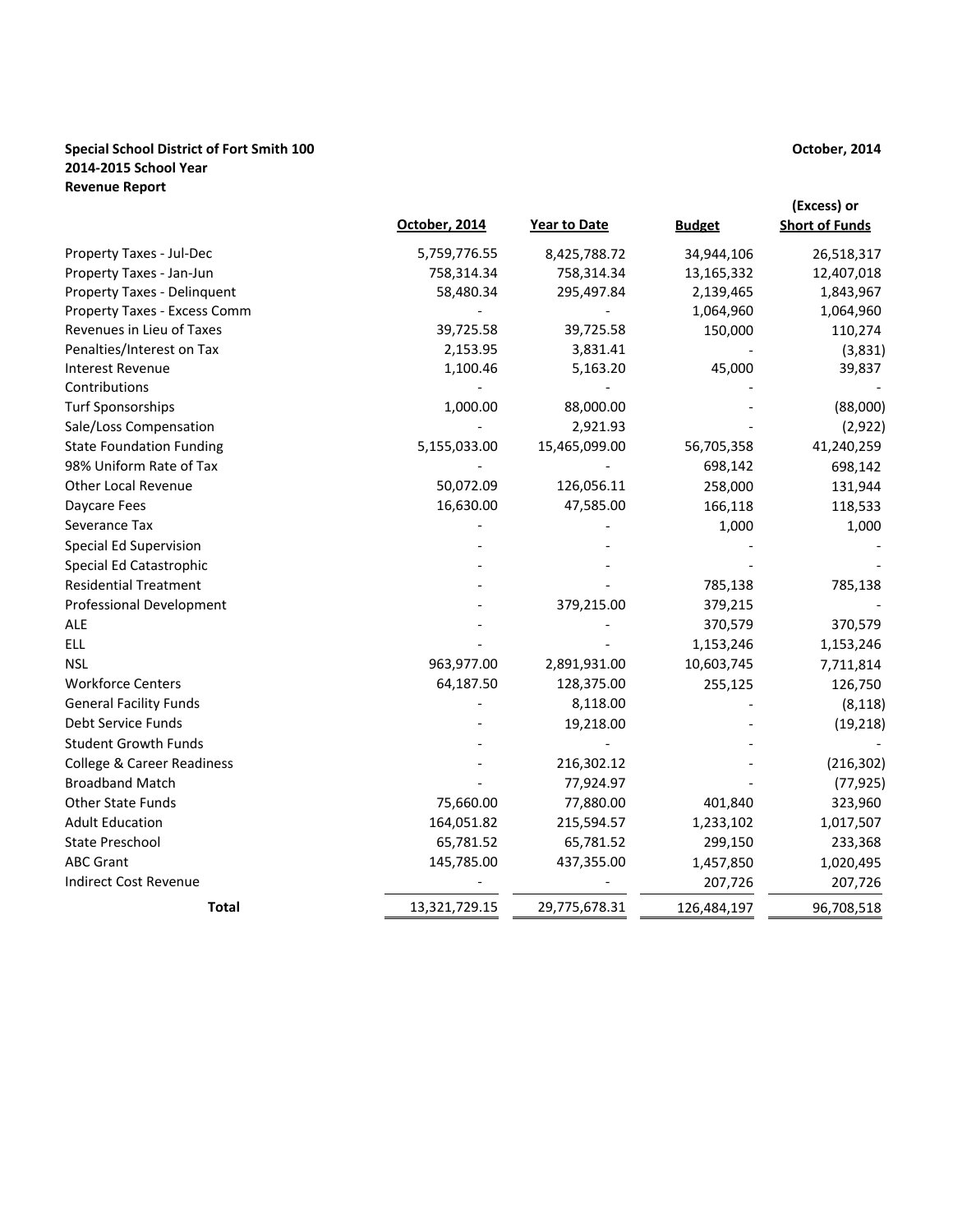### **Special School District of Fort Smith 100 2014‐2015 School Year Expenditure Report**

|                                     | October, 2014 | <b>Year to Date</b> | <b>Budget</b> | (Overage) or<br><b>Left to Spent</b> |
|-------------------------------------|---------------|---------------------|---------------|--------------------------------------|
| <b>Teachers Salary Fund</b>         |               |                     |               |                                      |
| <b>Regular Education</b>            | 3,048,475.12  | 7,813,760.34        | 37,412,927    | 29,599,167                           |
| <b>Special Education</b>            | 434,446.61    | 1,077,066.95        | 5,357,887     | 4,280,820                            |
| <b>Vocational Education</b>         | 192,341.77    | 485,941.14          | 2,264,005     | 1,778,064                            |
| <b>Compensatory Education</b>       | 66,902.71     | 155,188.63          | 975,700       | 820,512                              |
| <b>Other Education</b>              | 201,219.52    | 470,668.17          | 2,371,488     | 1,900,819                            |
| <b>Pupil Services</b>               | 355,457.30    | 978,306.15          | 4,285,653     | 3,307,347                            |
| <b>Instructional Staff Services</b> | 450,114.33    | 1,380,115.51        | 5,413,075     | 4,032,960                            |
| <b>Administrative Services</b>      | 38,248.50     | 133,869.74          | 458,982       | 325,113                              |
| <b>School Admin Services</b>        | 351,950.00    | 1,159,834.84        | 4,002,248     | 2,842,413                            |
| <b>Central Services</b>             | 10,604.18     | 37,114.63           | 127,250       | 90,136                               |
| <b>Other Services</b>               |               |                     |               |                                      |
| <b>Totals</b>                       | 5,149,760.04  | 13,691,866.10       | 62,669,215    | 48,977,351                           |
| <b>Operating Fund</b>               |               |                     |               |                                      |
| <b>Regular Education</b>            | 1,327,909.98  | 3,796,615.50        | 14,822,467    | 11,025,851                           |
| <b>Special Education</b>            | 205,481.74    | 509,387.58          | 3,322,750     | 2,813,363                            |
| <b>Vocational Education</b>         | 62,476.14     | 163,610.36          | 709,732       | 546,122                              |
| <b>Compensatory Education</b>       | 61,280.98     | 204,072.39          | 584,575       | 380,503                              |
| <b>Other Education</b>              | 122,539.10    | 350,833.89          | 1,930,198     | 1,579,364                            |
| <b>Pupil Services</b>               | 361,542.34    | 1,047,729.99        | 4,333,877     | 3,286,147                            |
| <b>Instructional Staff Services</b> | 488,596.78    | 1,656,380.15        | 6,703,020     | 5,046,639                            |
| <b>Administrative Services</b>      | 58,050.98     | 227,801.64          | 728,162       | 500,361                              |
| <b>School Admin Services</b>        | 322,393.22    | 1,058,670.46        | 3,990,381     | 2,931,710                            |
| <b>Central Services</b>             | 206,313.63    | 898,590.49          | 3,603,733     | 2,705,142                            |
| <b>Maintenance &amp; Operations</b> | 1,095,179.20  | 4,852,221.39        | 15,199,062    | 10,346,841                           |
| <b>Pupil Transportation</b>         | 237,430.96    | 768,074.58          | 3,156,230     | 2,388,155                            |
| <b>Other Services</b>               | 135,144.51    | 497,250.92          | 1,751,779     | 1,254,528                            |
| <b>Totals</b>                       | 4,684,339.56  | 16,031,239.34       | 60,835,966    | 44,804,726                           |
| <b>Debt Service Fund</b>            |               |                     |               |                                      |
| Principal                           |               | 638,201.89          | 2,618,202     | 1,980,000                            |
| Interest                            | 356,327.50    | 925,413.47          | 2,607,893     | 1,682,479                            |
| Dues and Fees                       | 1,661.28      | 4,102.28            | 25,000        | 20,898                               |
| <b>Totals</b>                       | 357,988.78    | 1,567,717.64        | 5,251,095     | 3,683,377                            |

# **October, 2014**